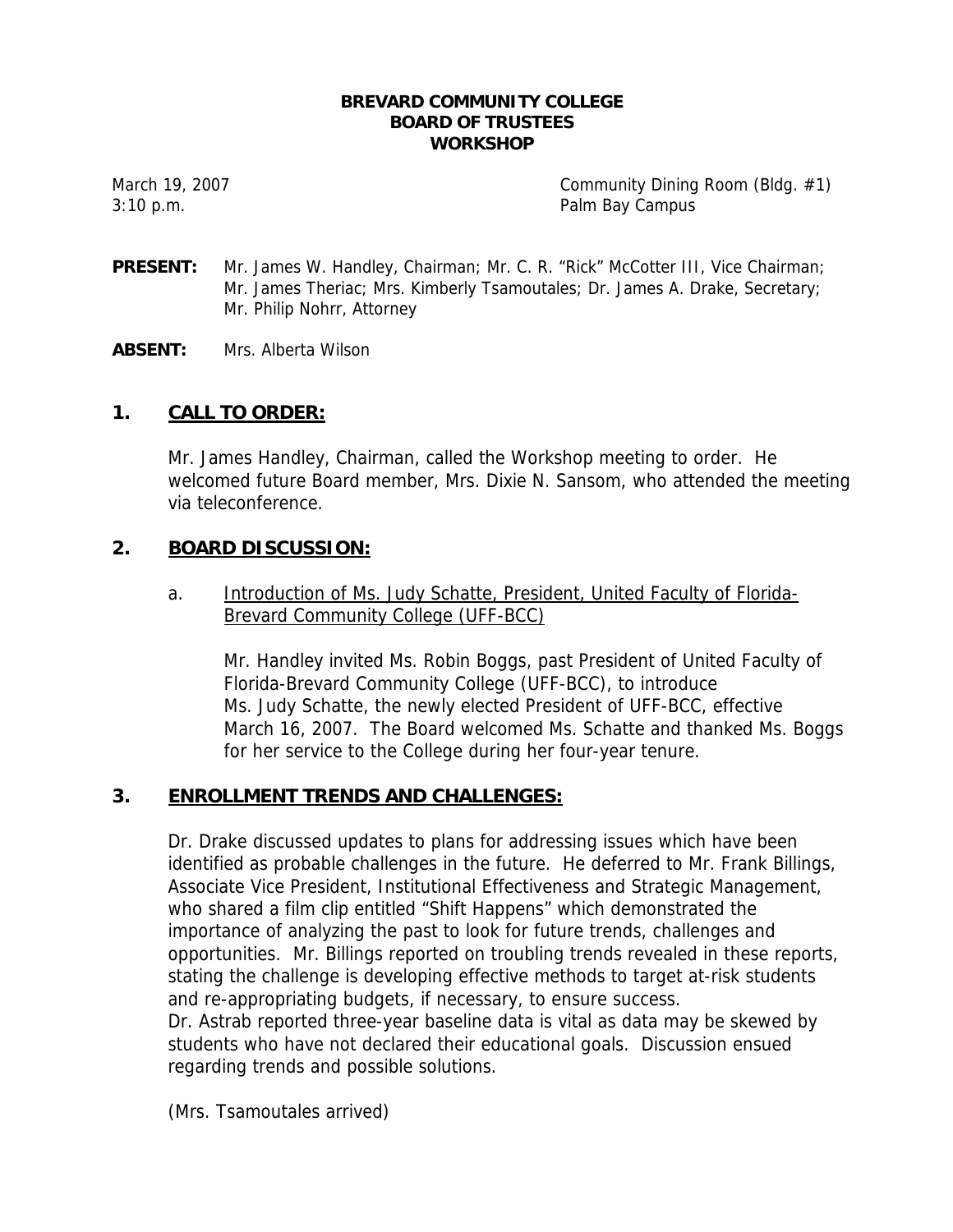Board of Trustees Workshop March 19, 2007 Page -2-

> Dr. Drake reported that identification of and assistance to high risk students has been identified as a strategic priority by the Board and Administration. He further reported the College is working with the Brevard County School System for early identification of at-risk students. As a part of the strategic planning efforts, smaller classes, tutoring and mentoring programs are being explored. Dr. Astrab reported that enforcing consistent high standards in the building block courses are essential for continuing student success at higher level courses, and methods of ensuring this are being studied.

# **4. RECRUITMENT AND RETENTION INITIATIVES:**

Dr. Brenda Fettrow, Vice President, Student Services, distributed information and reported on progress made by the Office of Enrollment Management since inception approximately one year ago. She reported many student services' functions have been offered this past year and her office is carefully tracking data to determine return-on-investment (ROI) success. Dr. Fettrow reported they are pleased that new student applications have increased, but more progress is needed. She encouraged a multi-faceted approach which makes recruitment and retention "everybody's business," taking every opportunity to expose individuals to the College's offerings. Dr. Fettrow reported many areas are being studied to improve recruitment and retention as part of the strategic plan. This includes investigating if and how the College can support the student when their exit survey states withdrawal was for "personal reasons."

Dr. Drake reported strategic initiatives for the next two years will address these issues; regular progress updates to the Board will be given. He expressed the importance of the faculty members' role, as well as communication with the Brevard County Public School System. A Joint Board meeting with the School Board is planned in the near future. Dr. Drake reported a different budget approach may be necessary in order to fund these new strategic initiatives.

# **5. FOUNDATION SITE VISITS REPORT:**

Mr. Dick Beagley, Executive Director, Foundation, reported he has made several site visits to other community colleges, as requested by the Board. Benchmarking visits were made to Indian River Community College (IRCC) and Palm Beach Community College (PBCC). He reported the demographics, structure and functions of these two colleges is very different from that of BCC. He further stated their primary focus is unrestricted fundraising and partnering with the community for financing buildings and growth, defined as "friend-raising."

In summary, Mr. Beagley reported the selection and hiring of the new Foundation Executive Director is vital to expanding the BCC Foundation. This person's relationship to the College President and community are the key to growth. He further suggested that the role and scope of the Foundation should be better